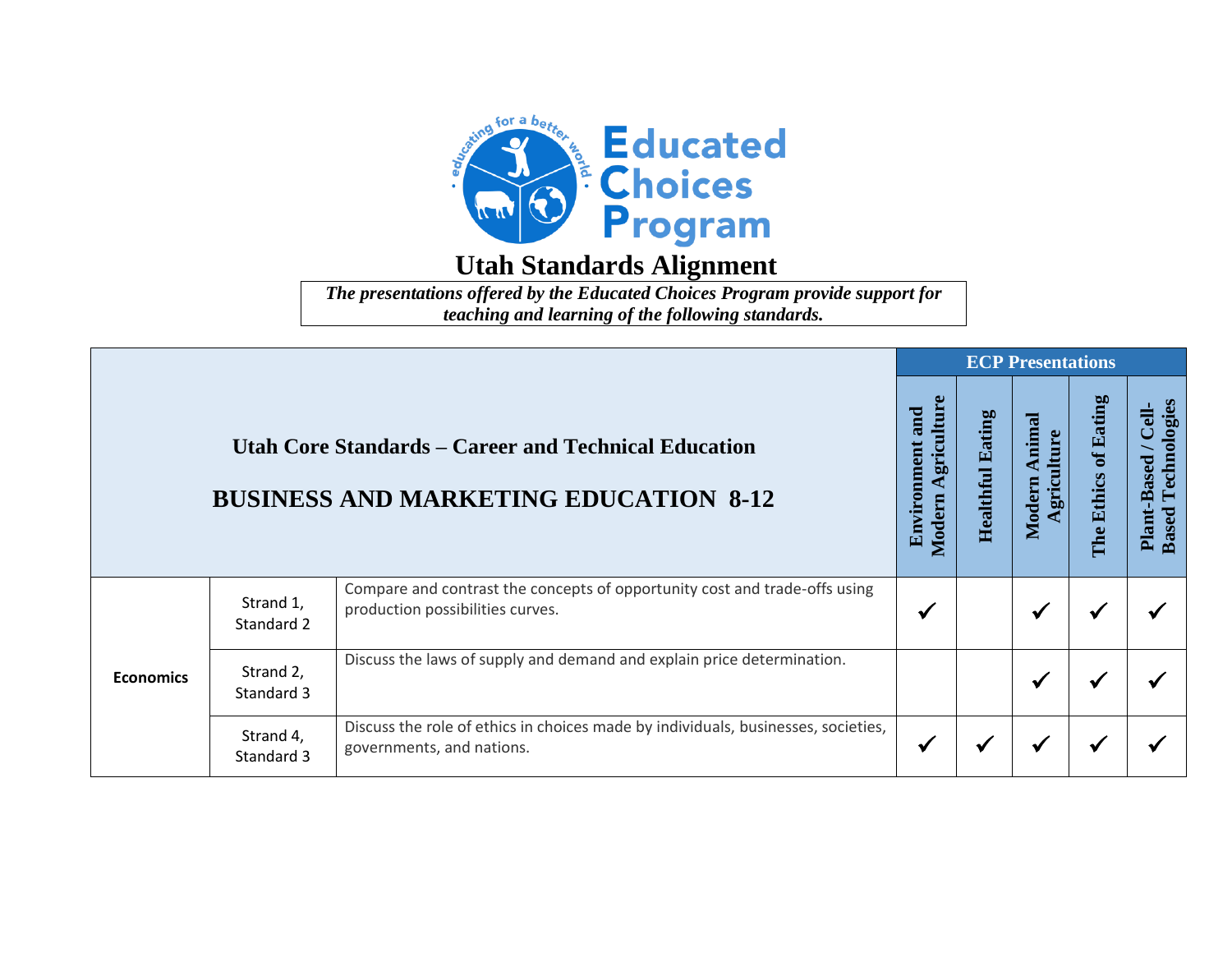|                                                |                                                          |                                                                                                                                                                                                                                   |                                              |                         | <b>ECP Presentations</b>     |                      |                                                  |
|------------------------------------------------|----------------------------------------------------------|-----------------------------------------------------------------------------------------------------------------------------------------------------------------------------------------------------------------------------------|----------------------------------------------|-------------------------|------------------------------|----------------------|--------------------------------------------------|
|                                                |                                                          | <b>Utah Core Standards</b><br><b>ENGLISH LANGUAGE ARTS 7-8</b>                                                                                                                                                                    | Modern Agriculture<br><b>Environment and</b> | <b>Healthful Eating</b> | Modern Animal<br>Agriculture | The Ethics of Eating | <b>Based Technologies</b><br>Plant-Based / Cell- |
| <b>Speaking</b><br>and<br>Listening<br>Grade 7 | Speaking and<br><b>Listening Standard</b>                | Engage effectively in a range of collaborative discussions (one-on-one, in<br>groups, and teacher-led) with diverse partners on grade 7 topics, texts,<br>and issues, building on others' ideas and expressing their own clearly. |                                              |                         | $\checkmark$                 |                      |                                                  |
|                                                | <b>Speaking and</b><br><b>Listening Standard</b><br>1.a. | Come to discussions prepared, having read or researched material under<br>study; explicitly draw on that preparation by referring to evidence on the<br>topic, text, or issue to probe and reflect on ideas under discussion.     |                                              |                         |                              |                      |                                                  |
|                                                | <b>Speaking and</b><br><b>Listening Standard</b><br>1.c. | Pose questions that elicit elaboration and respond to others' questions<br>and comments with relevant observations and ideas that bring the<br>discussion back on topic as needed.                                                |                                              |                         | √                            |                      |                                                  |
|                                                | <b>Speaking and</b><br><b>Listening Standard</b><br>1.d. | Acknowledge new information expressed by others and, when warranted,<br>modify their own views.                                                                                                                                   |                                              |                         |                              |                      |                                                  |
|                                                | Speaking and<br><b>Listening Standard</b><br>2           | Analyze the main ideas and supporting details presented in diverse media<br>and formats (e.g., visually, quantitatively, orally) and explain how the ideas<br>clarify a topic, text, or issue under study.                        | ✔                                            |                         | √                            | √                    |                                                  |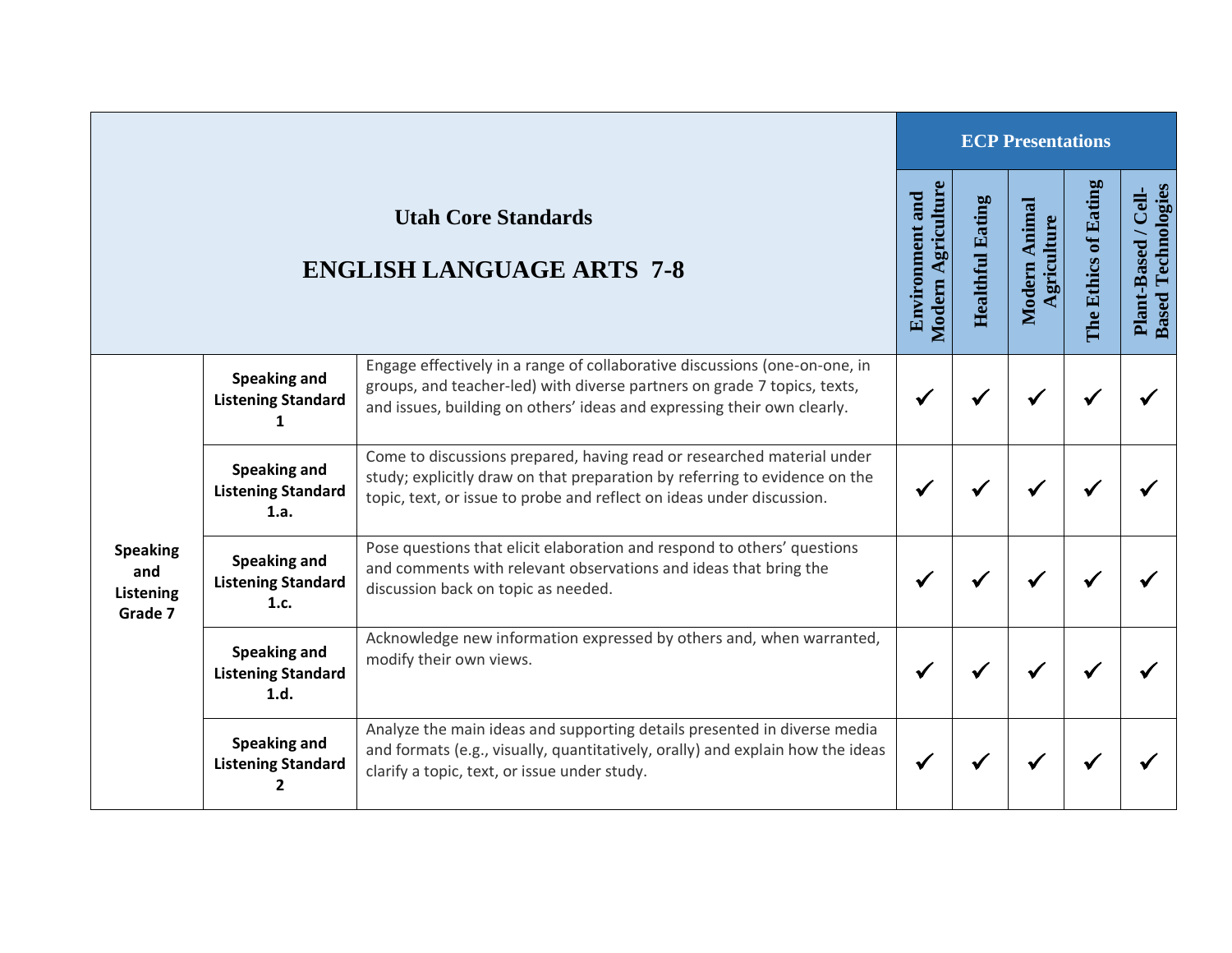| <b>Speaking</b><br>and<br>Listening<br>Grade 7 | Speaking and<br><b>Listening Standard</b>                | Delineate a speaker's argument and specific claims, evaluating the<br>soundness of the reasoning and the relevance and sufficiency of the<br>evidence.                                                                            |  |  |  |
|------------------------------------------------|----------------------------------------------------------|-----------------------------------------------------------------------------------------------------------------------------------------------------------------------------------------------------------------------------------|--|--|--|
| <b>Speaking</b><br>and                         | Speaking and<br><b>Listening Standard</b>                | Engage effectively in a range of collaborative discussions (one-on-one, in<br>groups, and teacher-led) with diverse partners on grade 8 topics, texts,<br>and issues, building on others' ideas and expressing their own clearly. |  |  |  |
|                                                | <b>Speaking and</b><br><b>Listening Standard</b><br>1.a  | Come to discussions prepared, having read or researched material under<br>study; explicitly draw on that preparation by referring to evidence on the<br>topic, text, or issue to probe and reflect on ideas under discussion.     |  |  |  |
|                                                | Speaking and<br><b>Listening Standard</b><br>1.c         | Pose questions that connect the ideas of several speakers and respond to<br>others' questions and comments with relevant evidence, observations,<br>and ideas.                                                                    |  |  |  |
| Listening<br>Grade 8                           | <b>Speaking and</b><br><b>Listening Standard</b><br>1.d. | Acknowledge new information expressed by others, and, when warranted,<br>qualify or justify their own views in light of the evidence presented.                                                                                   |  |  |  |
|                                                | Speaking and<br><b>Listening Standard</b>                | Analyze the purpose of information presented in diverse media and<br>formats (e.g., visually, quantitatively, orally) and evaluate the motives<br>(e.g., social, commercial, political) behind its presentation.                  |  |  |  |
|                                                | Speaking and<br><b>Listening Standard</b>                | Analyze the purpose of information presented in diverse media and<br>formats (e.g., visually, quantitatively, orally) and evaluate the motives<br>(e.g., social, commercial, political) behind its presentation.                  |  |  |  |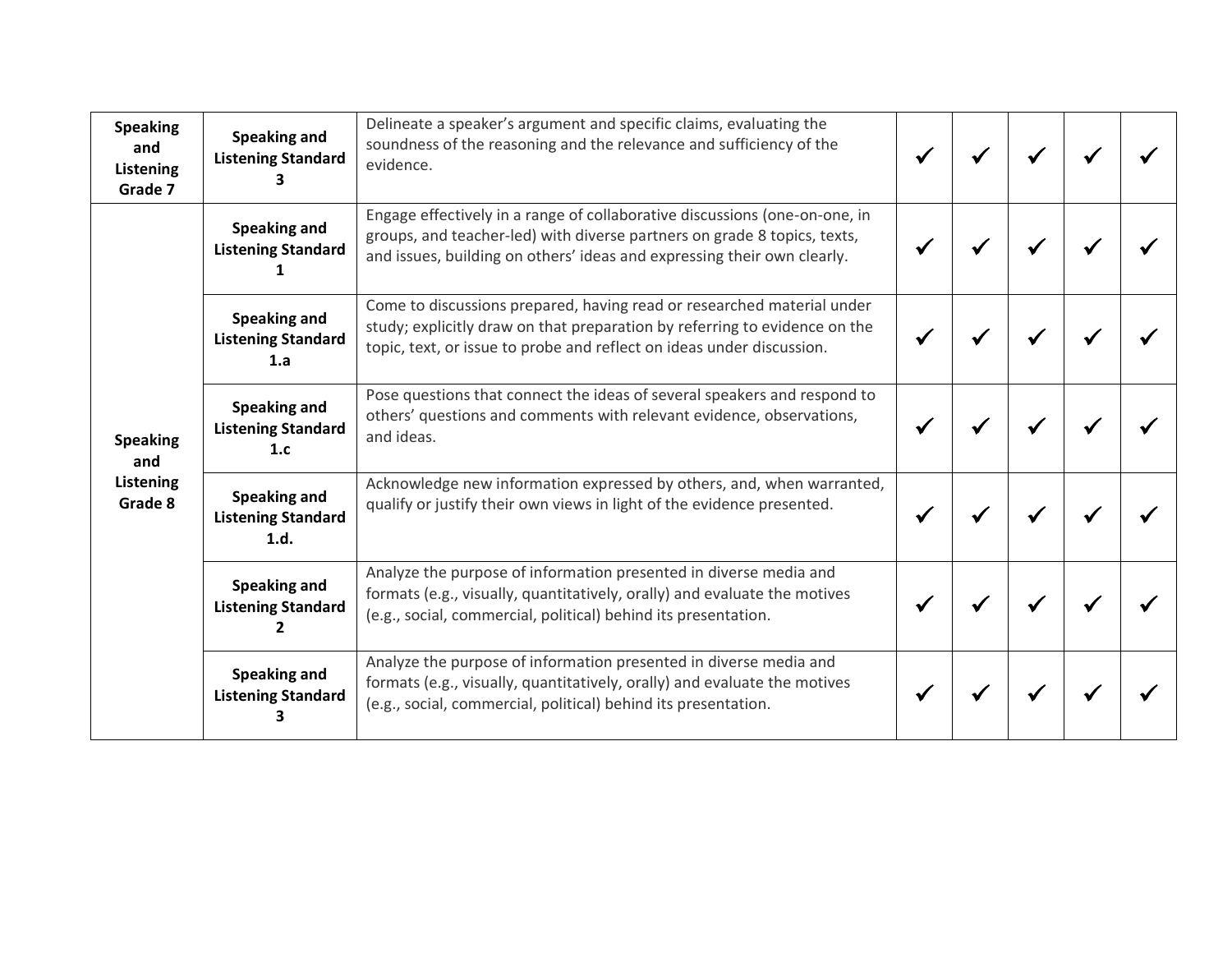|                                                     |                                                                                                                     |                                                                                                                                                                                                                                                            |              |              | <b>ECP Presentations</b> |                      |                                                  |
|-----------------------------------------------------|---------------------------------------------------------------------------------------------------------------------|------------------------------------------------------------------------------------------------------------------------------------------------------------------------------------------------------------------------------------------------------------|--------------|--------------|--------------------------|----------------------|--------------------------------------------------|
|                                                     | <b>Utah Core Standards – Career and Technical Education</b><br><b>FAMILY &amp; CONSUMER SCIENCES EDUCATION 8-12</b> |                                                                                                                                                                                                                                                            |              |              |                          | The Ethics of Eating | <b>Based Technologies</b><br>Plant-Based / Cell- |
| <b>Adult Roles</b><br>and<br><b>Responsbilities</b> | Strand 1,<br>Standard 4                                                                                             | Describe the decision-making process, including acceptance of personal<br>responsibility for the consequences of the decision.                                                                                                                             | √            |              |                          |                      |                                                  |
| <b>Child</b><br>Development                         | Strand 7,<br>Standard 1                                                                                             | Identify health and wellness considerations for infants through preschoolers.                                                                                                                                                                              |              | $\checkmark$ |                          |                      |                                                  |
| <b>Culinary Arts</b>                                | Strand 3,<br>Standard 1.d.                                                                                          | Identify current trends and their influence on the food service industry,<br>including government regulations and safety, cycles and popularity, media,<br>and current events.                                                                             | ✔            |              |                          |                      |                                                  |
|                                                     | Strand 3,<br>Standard 1.e.                                                                                          | Explore cultural influences on the food service industry: Religion/culture,<br>Health limitations (diabetes, heart disease, celiac disease, lactose<br>intolerance, nut allergies), Personal factor (social class, mood/personality),<br>Geographical, Age | $\checkmark$ | ✔            |                          |                      |                                                  |
|                                                     | Strand 3,<br>Standard 3.a.                                                                                          | Supply chain: Agriculture: grow the produce                                                                                                                                                                                                                | ✔            |              |                          |                      |                                                  |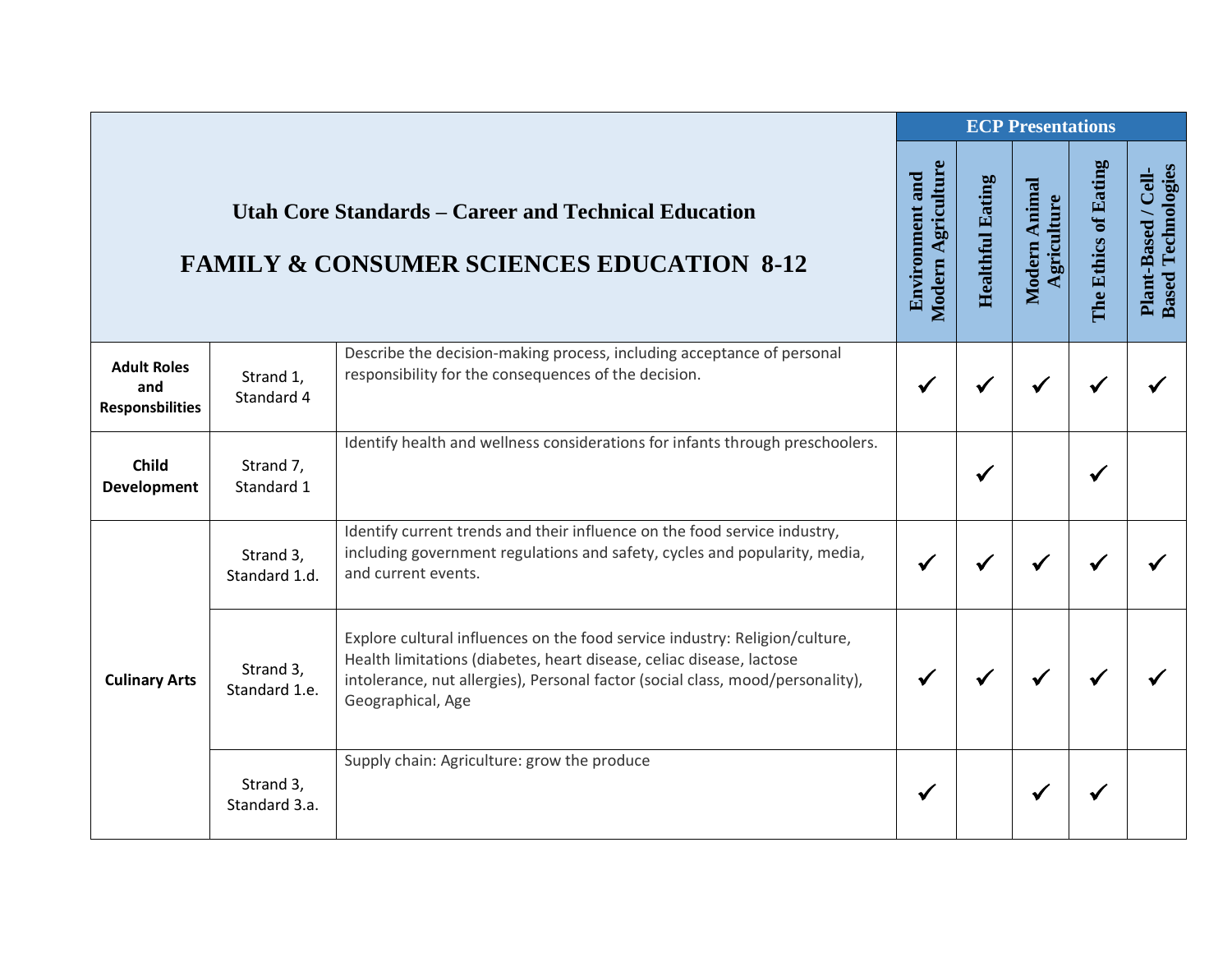| <b>Culinary Arts</b><br><b>Culinary</b><br>Management<br><b>FACS</b><br><b>Exploration</b><br><b>Food and</b><br><b>Nutrition I</b> | Strand 5,<br>Standard 1.a.  | Food guidance systems (i.e., MyPlate, U.S. Dietary Guidelines)                                                                                                                                                                                             | $\checkmark$ | √ |  |
|-------------------------------------------------------------------------------------------------------------------------------------|-----------------------------|------------------------------------------------------------------------------------------------------------------------------------------------------------------------------------------------------------------------------------------------------------|--------------|---|--|
|                                                                                                                                     | Strand 10,<br>Standard 1.c. | Understand customer needs, age, families with children, first timers,<br>special occasions, dietary needs, language barriers, dining alone                                                                                                                 |              |   |  |
|                                                                                                                                     | Strand 4,<br>Standard 1     | Students will apply nutritional guidelines to menu development. (STEM:<br>Science, Math).                                                                                                                                                                  | $\checkmark$ |   |  |
|                                                                                                                                     | Strand 4,<br>Standard 1.a.  | Consider the nutritional needs of individuals, including the following: Food<br>guidance systems (i.e., MyPlate, U.S. Dietary Guidelines)                                                                                                                  | $\checkmark$ | ✔ |  |
|                                                                                                                                     | Strand 6,<br>Standard 3     | Discuss the current USDA Dietary Guidelines and MyPlate.                                                                                                                                                                                                   | $\checkmark$ | √ |  |
|                                                                                                                                     | Strand 3,<br>Standard 2.a.  | Identify the functions and food sources of fiber.                                                                                                                                                                                                          | $\checkmark$ |   |  |
|                                                                                                                                     | Strand 3,<br>Standard 2.e.  | Identify foods high in natural fiber, and how to increase the bulk in low-<br>fiber foods. Foods high in fiber: fruits and vegetables (especially the skins<br>or peels), whole grains, legumes, bran cereals, dry beans, nuts, split peas<br>and lentils. | $\checkmark$ |   |  |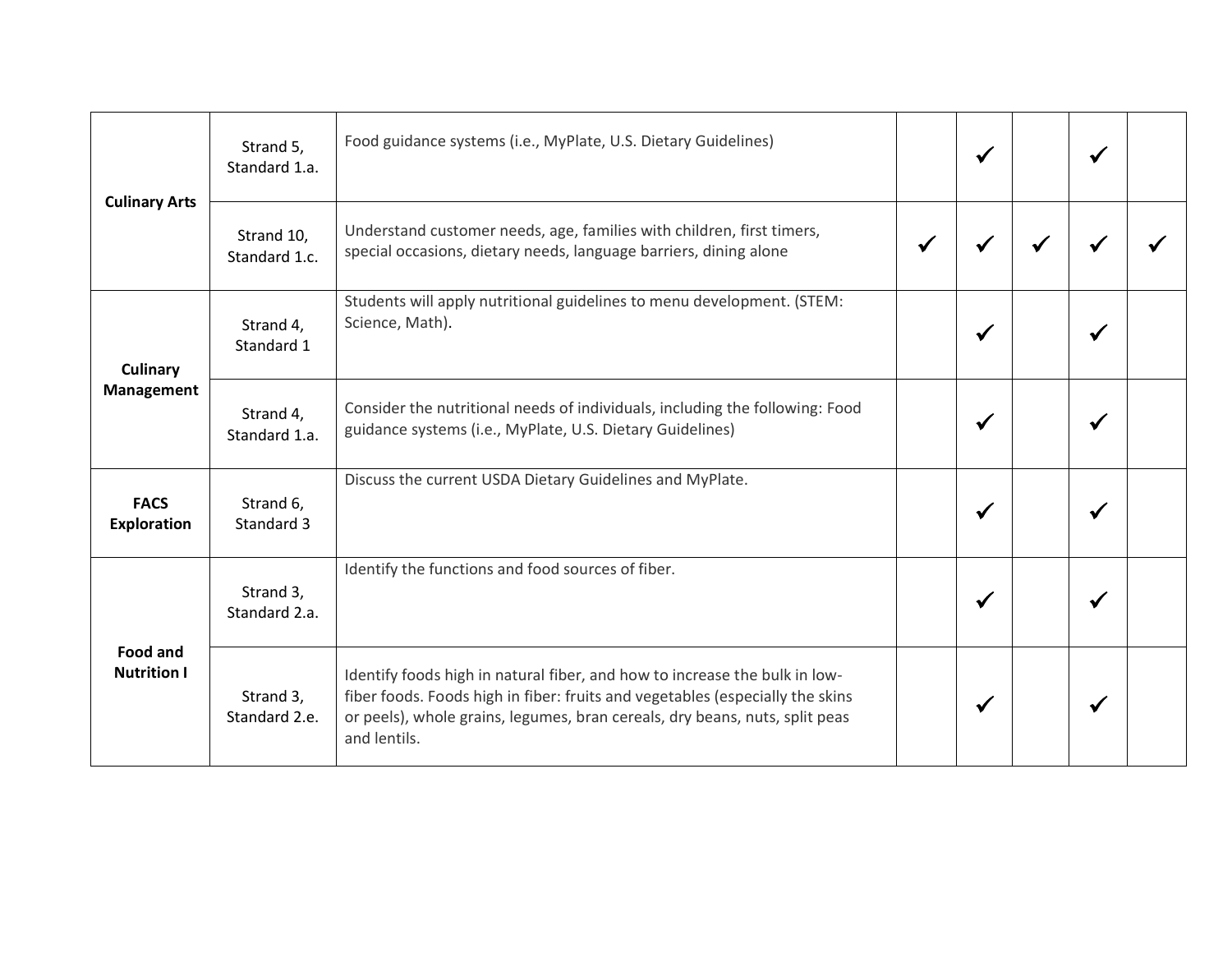|                                       | Strand 4,<br>Standard 1.c. | Identify food examples of complete, incomplete and complementary<br>proteins.                                                                                                                                                                                                              | ✔            |   | ✔ |  |
|---------------------------------------|----------------------------|--------------------------------------------------------------------------------------------------------------------------------------------------------------------------------------------------------------------------------------------------------------------------------------------|--------------|---|---|--|
|                                       | Strand 4,<br>Standard 4.a. | Identify the nutrients provided by fruits and vegetables. (i.e., vitamins,<br>minerals, fiber, water). Vegetables contain no cholesterol and are low in<br>calories, fat and sodium.                                                                                                       | ✔            |   | ✔ |  |
| <b>Food and</b><br><b>Nutrition I</b> | Strand 4,<br>Standard 6    | Discuss farm-to-table process.                                                                                                                                                                                                                                                             |              | ✔ |   |  |
|                                       | Strand 6,<br>Standard 1.a. | Follow a healthy eating pattern across the lifespan. All food and beverage<br>choices matter. Choose a healthy eating pattern at an appropriate calorie<br>level to help achieve and maintain a healthy body weight, support nutrient<br>adequacy, and reduce the risk of chronic disease. | ✔            |   |   |  |
|                                       | Strand 6,<br>Standard 1.d. | Shift to healthier food and beverage choices. Choose nutrient-dense foods<br>and beverages across and within all food groups in place of less healthy<br>choices. Consider cultural and personal preferences to make these shifts<br>easier to accomplish and maintain.                    | ✔            |   |   |  |
|                                       | Strand 6,<br>Standard 1.e. | Support healthy eating patterns for all.                                                                                                                                                                                                                                                   | $\checkmark$ |   |   |  |
|                                       | Strand 6,<br>Standard 2    | Demonstrate knowledge of healthy eating patterns, including MyPlate and<br>Dietary Guidelines (see ChooseMyPlate.gov). STEM (Science/Biology)                                                                                                                                              |              |   |   |  |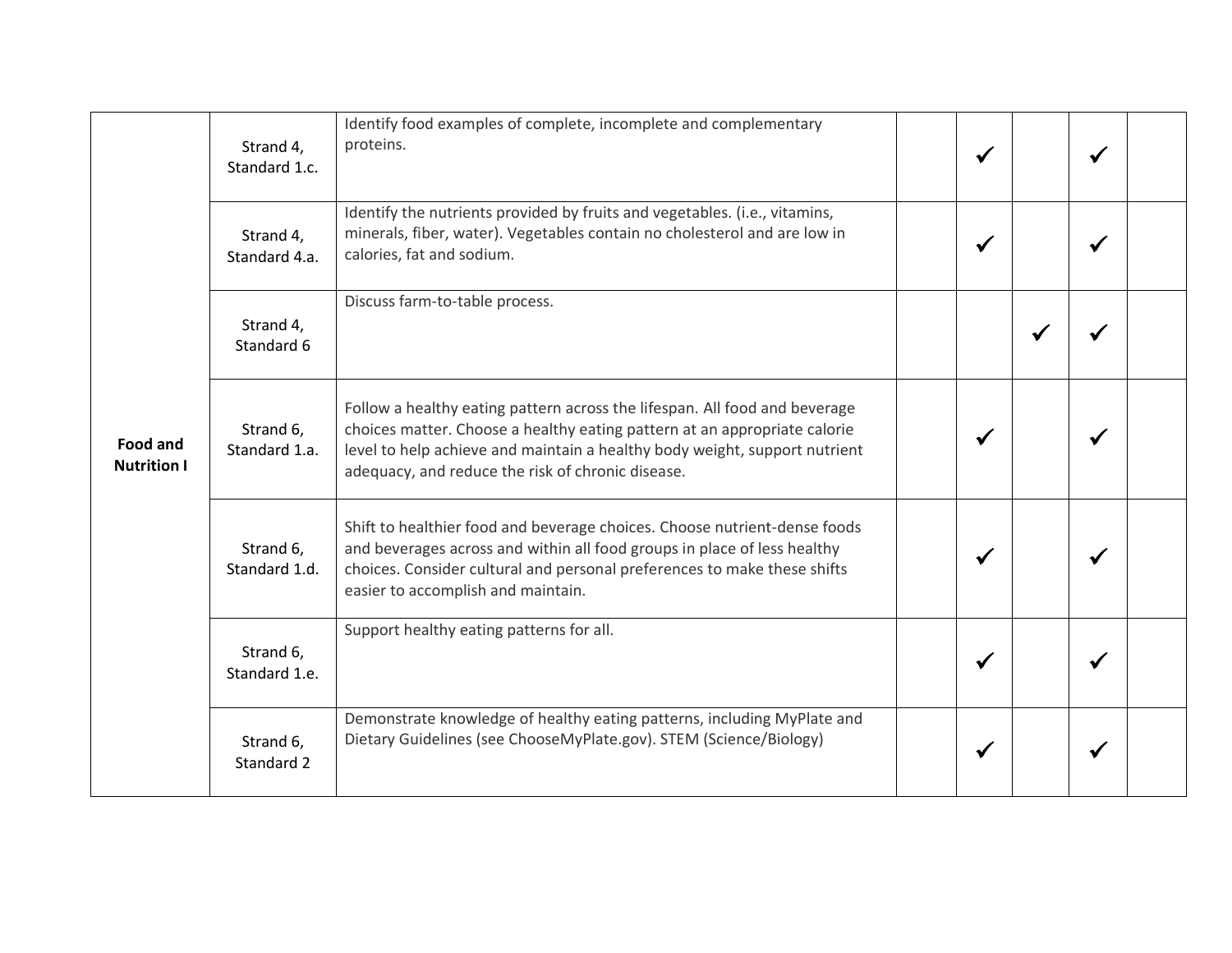| <b>Food and</b><br><b>Nutrition II</b> | Strand 2,<br>Standard 2.b. | Exploring common dietary needs related to health and lifestyle. Diet related<br>health concerns: Diabetes, Heart Disease, Anemia, Colon Cancer,<br>Osteoporosis, Obesity.                                                                                                                                                        |   | $\checkmark$ | ✔            |  |
|----------------------------------------|----------------------------|----------------------------------------------------------------------------------------------------------------------------------------------------------------------------------------------------------------------------------------------------------------------------------------------------------------------------------|---|--------------|--------------|--|
| <b>Food and</b><br><b>Science</b>      | Strand 7,<br>Standard 1    | Identify nutrients and recommended daily allowances. Discuss the<br>importance of fiber in the diet.                                                                                                                                                                                                                             |   | $\checkmark$ | ✔            |  |
|                                        | Strand 1,<br>Standard 1.a  | Identify nutrition terms (include diet, food, nourish, nutrition, nutritional<br>sciences, metabolism, nutrients, energy producing, calorie, nutritious,<br>nutrient density)                                                                                                                                                    |   |              | ✔            |  |
|                                        | Strand 1,<br>Standard 1.d  | Recognize the factors affecting longevity (include diet, exercise, and other<br>lifestyle choices)                                                                                                                                                                                                                               |   | $\checkmark$ | $\checkmark$ |  |
| <b>Foundations</b><br>of Nutrition     | Strand 1,<br>Standard 1.e  | Evaluate the factors affecting food choices (include hunger, appetite,<br>satiety, personal preferences, availability, economics and social factors)                                                                                                                                                                             | ✔ |              |              |  |
|                                        | Strand 2,<br>Standard 3    | Demonstrate knowledge of the MyPlate Food Guidance System including<br>food groups, food patterning, and recommended physical activity. Apply<br>dietary patterning techniques to determine the nutritional adequacy of diets<br>and make recommendations for improving dietary intake based on diet<br>analysis results. (STEM) |   | √            | ✔            |  |
|                                        | Strand 2,<br>Standard 4    | Demonstrate knowledge of the similarities and differences among Dietary<br>Guidelines and Recommendations including those established for Americans,<br>by the American Heart Associations, and American Cancer Society, and<br>included in Healthy People 2020.                                                                 |   |              |              |  |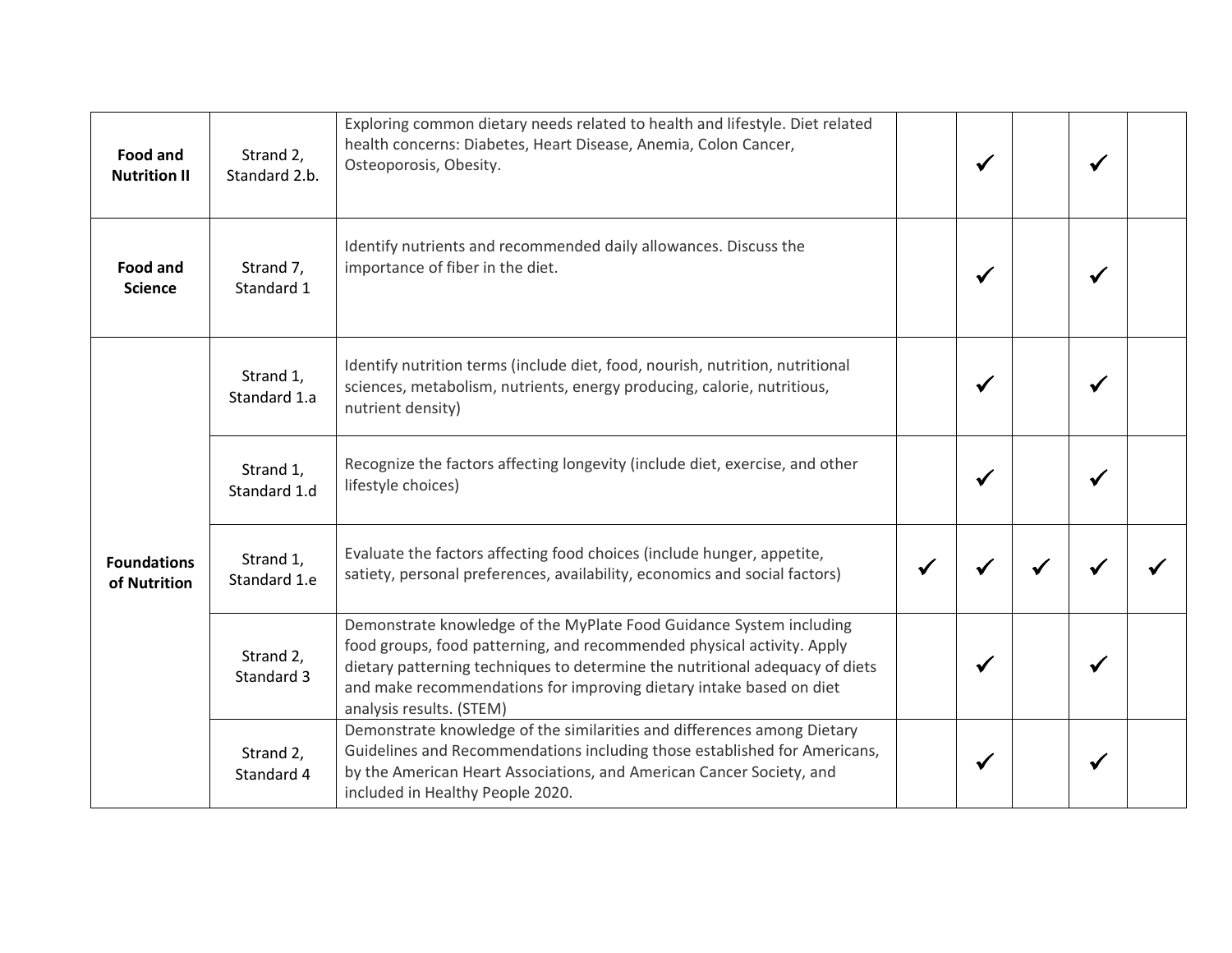| <b>Foundations</b><br>of Nutrition | Strand 4,<br>Standard 3    | Demonstrate knowledge of body composition and weight control, including<br>types of body mass, body weight versus body fat, body mass index,<br>combating obesity, and optimal dietary planning for adequacy. (STEM)<br>*Biology/Chemistry/Technology                                                                                                  | ✔ |  |  |
|------------------------------------|----------------------------|--------------------------------------------------------------------------------------------------------------------------------------------------------------------------------------------------------------------------------------------------------------------------------------------------------------------------------------------------------|---|--|--|
|                                    | Strand 6,<br>Standard 1.b. | Analyze credibility of nutritional information by consider author credentials<br>and affiliation, sources, references used to support the information, purpose<br>and scientific methodology involved in the research (include private and<br>public sector, nutritionist, registered dietician, refereed journals, websites,<br>and editorial board). |   |  |  |
| Life<br><b>Management</b>          | Strand 1,<br>Standard 1    | Examine the effect of values and goals on choices.                                                                                                                                                                                                                                                                                                     |   |  |  |
|                                    | Strand 1,<br>Standard 3    | Analyze various life roles.                                                                                                                                                                                                                                                                                                                            |   |  |  |
|                                    | Strand 3,<br>Standard 5    | Students will plan food for optimum health.                                                                                                                                                                                                                                                                                                            | ₩ |  |  |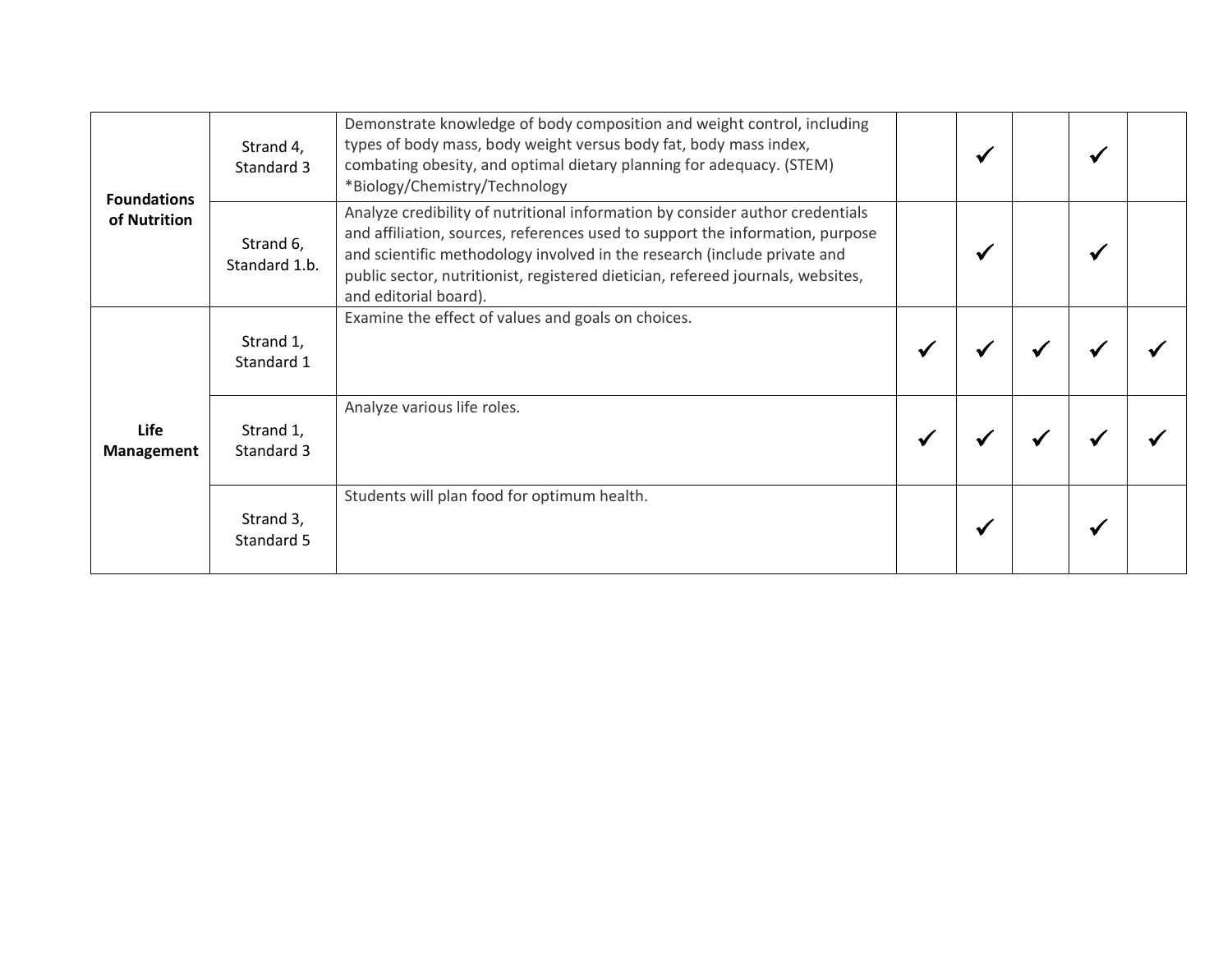|                                                                                                    |                |                                                                                                                                                                       |                                              |                         | <b>ECP Presentations</b>     |                      |                                                  |
|----------------------------------------------------------------------------------------------------|----------------|-----------------------------------------------------------------------------------------------------------------------------------------------------------------------|----------------------------------------------|-------------------------|------------------------------|----------------------|--------------------------------------------------|
|                                                                                                    |                | <b>Utah Core Standards</b><br><b>HEALTH EDUCATION 7-8</b>                                                                                                             | Modern Agriculture<br><b>Environment and</b> | <b>Healthful Eating</b> | Modern Animal<br>Agriculture | The Ethics of Eating | <b>Based Technologies</b><br>Plant-Based / Cell- |
| <b>Standard 2:</b>                                                                                 | Objective 1.c. | Recognize ways to make healthy food choices (e.g., reading food labels,<br>calculating calorie intake).                                                               |                                              | $\checkmark$            |                              | ✔                    |                                                  |
|                                                                                                    | Objective 3.b. | Explore the short and long term effects of poor nutrition and inactivity<br>(e.g., obesity, chronic diseases).                                                        |                                              | ✔                       |                              |                      |                                                  |
| <b>Nutrition and</b><br><b>Fitness</b>                                                             | Objective 3.c. | Describe the strengths and weaknesses of various body-weight indicators<br>(e.g., Body Mass Index [B.M.I.], waist circumference, body fat percentage<br>calculators). |                                              | $\checkmark$            |                              |                      |                                                  |
|                                                                                                    | Objective 3.d. | Examine the causes, symptoms, and the short and long-term consequences<br>of eating disorders.                                                                        |                                              | $\checkmark$            |                              |                      |                                                  |
| <b>Standard 5:</b><br><b>Health</b><br>Promotion<br>and<br><b>Prevention of</b><br><b>Diseases</b> | Objective 2.a. | Recognize common non-communicable diseases (e.g., arthritis, cancer,<br>cardiovascular disease, diabetes, asthma, allergies).                                         |                                              | ✔                       |                              |                      |                                                  |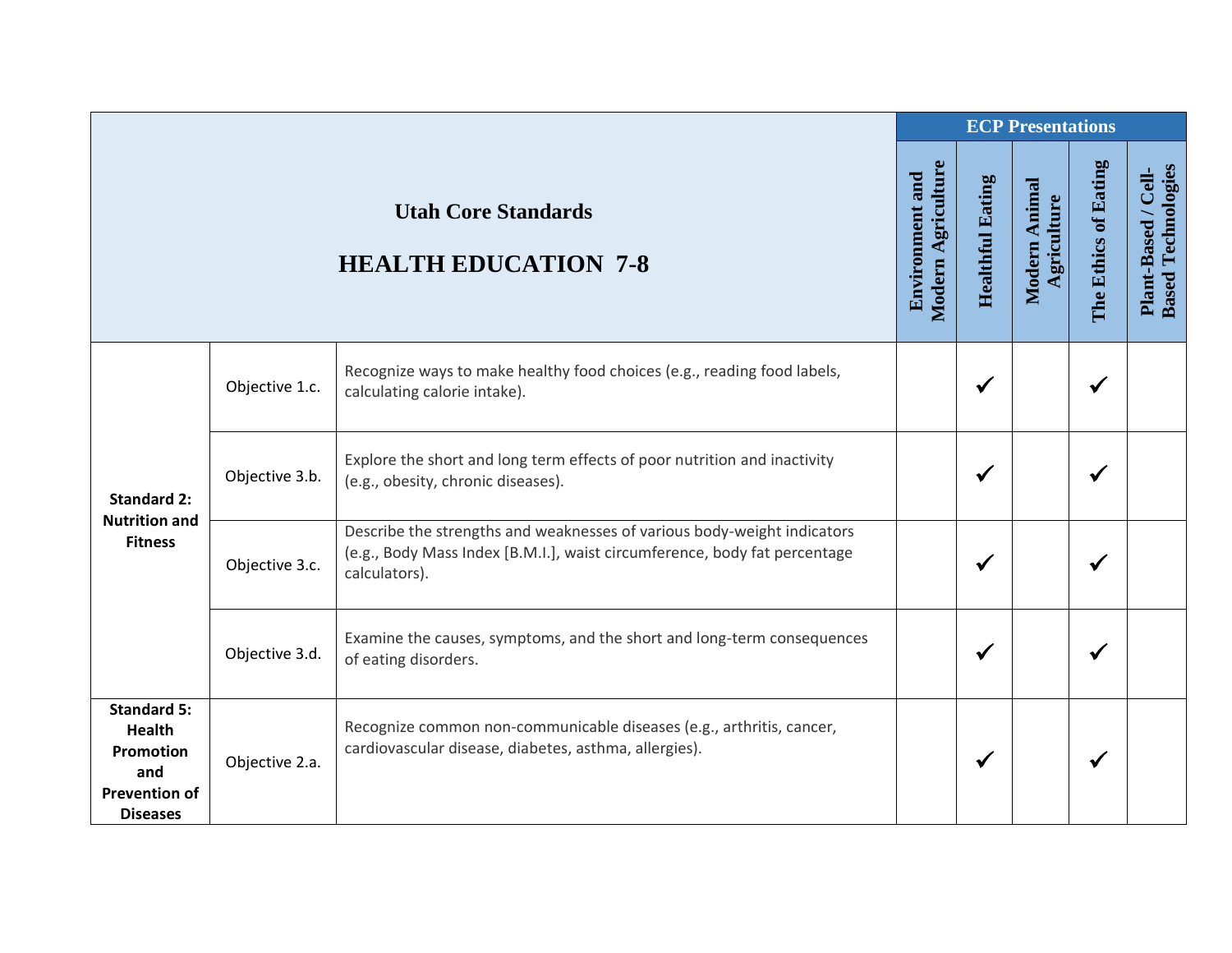| <b>Standard 5:</b><br><b>Health</b><br>Promotion | Objective 2.b. | Identify risk factors for common non-communicable diseases (e.g.,<br>environment, age, gender, family history, diet, body mass, risky behaviors). |  |  |  |
|--------------------------------------------------|----------------|---------------------------------------------------------------------------------------------------------------------------------------------------|--|--|--|
| and<br><b>Prevention of</b><br><b>Diseases</b>   | Objective 2.d. | Describe risk reduction and prevention methods, including breast and<br>testicular self exams, for common non-communicable diseases.              |  |  |  |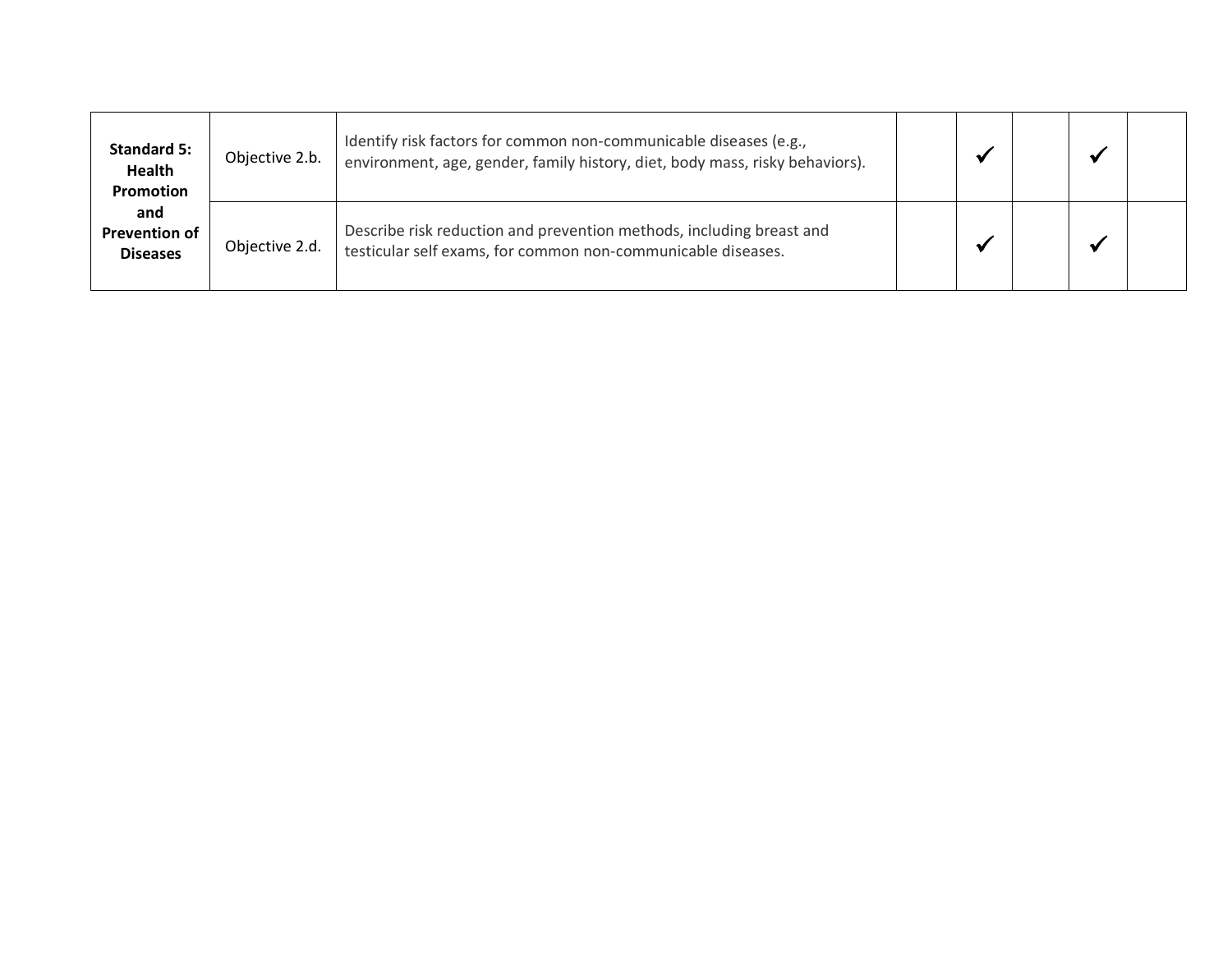|         |       |                                                                                                                                                                                                                                                                                                                                                                                                                                            |                                              |                         | <b>ECP Presentations</b>     |                      |                                                  |
|---------|-------|--------------------------------------------------------------------------------------------------------------------------------------------------------------------------------------------------------------------------------------------------------------------------------------------------------------------------------------------------------------------------------------------------------------------------------------------|----------------------------------------------|-------------------------|------------------------------|----------------------|--------------------------------------------------|
|         |       | <b>Utah Core Standards</b><br><b>SCIENCE 7-8</b>                                                                                                                                                                                                                                                                                                                                                                                           | Modern Agriculture<br><b>Environment</b> and | <b>Healthful Eating</b> | Modern Animal<br>Agriculture | The Ethics of Eating | <b>Based Technologies</b><br>Plant-Based / Cell- |
| Grade 7 | 7.4.4 | Obtain, evaluate, and communicate information about the technologies<br>that have changed the way humans affect the inheritance of desired traits<br>in organisms. Analyze data from tests or simulations to determine the best<br>solution to achieve success in cultivating selected desired traits in<br>organisms. Examples could include artificial selection, genetic<br>modification, animal husbandry, and gene therapy.           |                                              |                         | $\checkmark$                 | $\checkmark$         |                                                  |
| Grade 8 | 8.4.2 | Engage in argument supported by evidence about the effect of per-capita<br>consumption of natural resources on Earth's systems. Emphasize that these<br>resources are limited and may be non-renewable. Examples of evidence<br>include rates of consumption of food and natural resources such as<br>freshwater, minerals, and energy sources.                                                                                            |                                              |                         |                              | $\checkmark$         |                                                  |
|         | 8.4.3 | Design a solution to monitor or mitigate the potential effects of the use of<br>natural resources. Evaluate competing design solutions using a systematic<br>process to determine how well each solution meets the criteria and<br>constraints of the problem. Examples of uses of the natural environment<br>could include agriculture, conservation efforts, recreation, solar energy, and<br>water management.                          |                                              |                         |                              | $\checkmark$         |                                                  |
|         | 8.4.4 | Analyze and interpret data on the factors that change global temperatures<br>and their effects on regional climates. Examples of factors could include<br>agricultural activity, changes in solar radiation, fossil fuel use, and volcanic<br>activity. Examples of data could include graphs of the atmospheric levels of<br>gases, seawater levels, ice cap coverage, human activities, and maps of global<br>and regional temperatures. | $\checkmark$                                 |                         |                              | $\checkmark$         |                                                  |